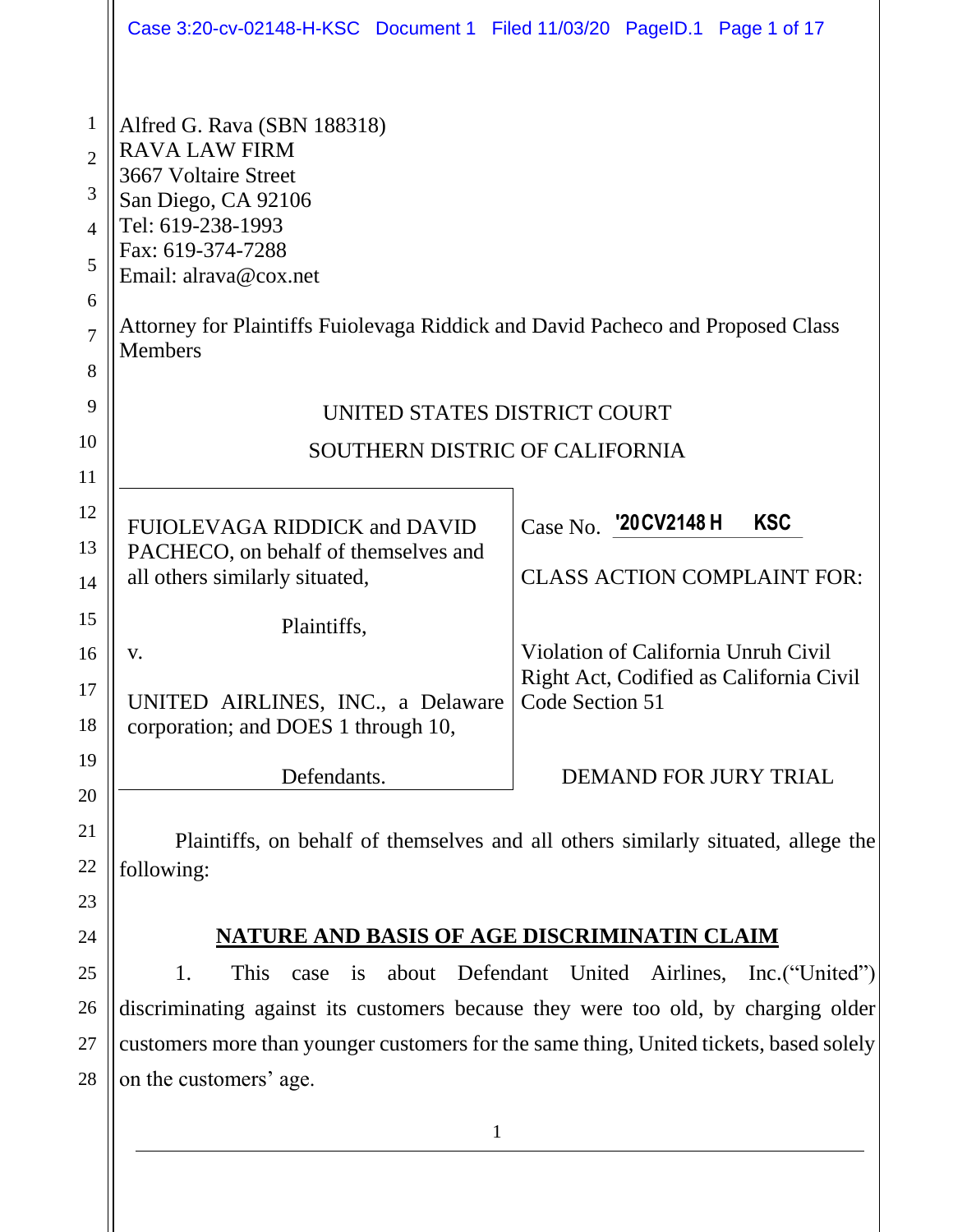2. On September 10, 2019, United began denying a 10% discount off the price of United flights to customers whom United considered to be too old. On this date, United started exclusively providing customers 18 to 22 years old a 10% discount off United flights ("United's 18 to 22 Year-Old's Discount" or "Discount") while denying the Discount to older customers, including Plaintiffs Fuiolevaga Riddick and David Pacheco, who had the misfortune of being older than 22 years old.

3. United's Discount applied to only United's favored 18 to 22 year-old customersfor all travel within the United States, Canada, and Mexico for flights through December 31, 2020 that were purchased from September 10, 2019 through June 30, 2020.

11 12 4. Customers fortunate enough to be between the ages of 18 and 22 years old received the Discount by following the following steps:

- Downloading or having already downloaded the latest United app, because 18 to 22-year-olds got the Discount when booking flights on the United app;
- Signing up or having already signed up for a United MileagePlus account, including entering their date of birth;
	- Searching for flights on the Unite app and selecting "Book" on the bottom navigation bar;
	- Selecting "Discounted travel (18-22)" so the Discount would automatically show up when 18 to 20-year-olds searched for flights; and
- 22

1

2

3

4

5

6

7

8

9

10

13

14

15

16

17

18

19

20

21

23

24

25

• Booking their flight on the United app.

5. United provided the Discount to only 18 to 22-year-old customers. United denied the Discount to customers over 22 years old, including Plaintiff Fuiolevaga Riddick, who was 23 years old when she purchased her United ticket on December 11, 2019, Plaintiff David Pacheco, who was 67 years old when he purchased his United ticket on December 21, 2019, and the members of the two classes defined below.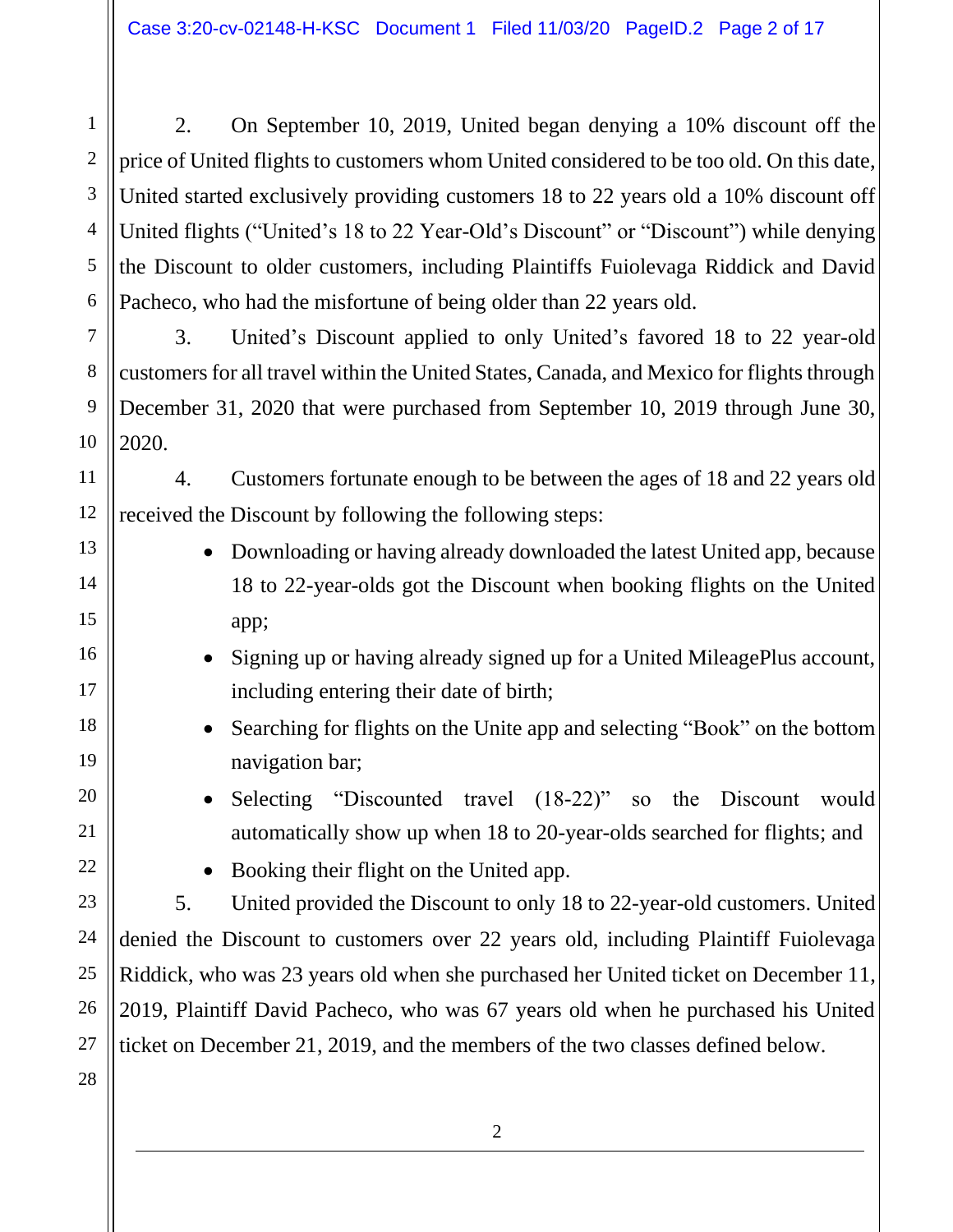6. On December 11, 2019, while in Carson, California, Plaintiff Fuiolevaga Riddick, an African-American woman who was then 23 years old and therefore just above United's arbitrary 22-year-old cutoff for the Discount, and a United MileagePlus member went onto the United app she had downloaded, and purchased a ticket in the economy section of a United flight from Los Angeles to San Francisco scheduled for February 18, 2020. Because she was 23 years of age at the time, and United knew this because Ms. Riddick's United MileagePlus account included her age, United did not permit Ms. Riddick – unless had been untruthful about her age – to select "Discounted travel (ages 18-22)" when she booked and purchased her United ticket on the United app.

7. Prior to purchasing her United ticket, Ms. Riddick had visited the united.com website's announcement or advertisement for the Discount with the intent to purchase a United ticket. While at United's website that touted United's age-based Discount, Ms. Riddick encountered terms or conditions that excluded Ms. Riddick from full and equal access to United's air travel services because she was too old. Except for Ms. Riddick being too old, she had met all the requirements that United's favored 18 to 22 year-old customers had to meet to receive the Discount. United treated Ms. Riddick unequally and discriminated against her and violated California's Unruh Civil Rights Act, codified as Civil Code section 51, by denying Ms. Riddick the Discount solely because of her age.

8. On December 21, 2019, in his hometown of San Diego, Plaintiff David Pacheco, a Hispanic, unemployed and disabled U.S. Military veteran 67 years of age, and a United MileagePlus member, went onto the United app he had downloaded, purchased a roundtrip ticket in the economy section of a United flight from San Diego to San Francisco scheduled to leave on March 24, 2020. Because he was 67 years of age at the time, and United knew this because Mr. Pacheco's United MileagePlus account included his age, United did not permit Mr. Pacheco – unless he had been untruthful about his age – to select "Discounted travel (ages 18-22)" when he booked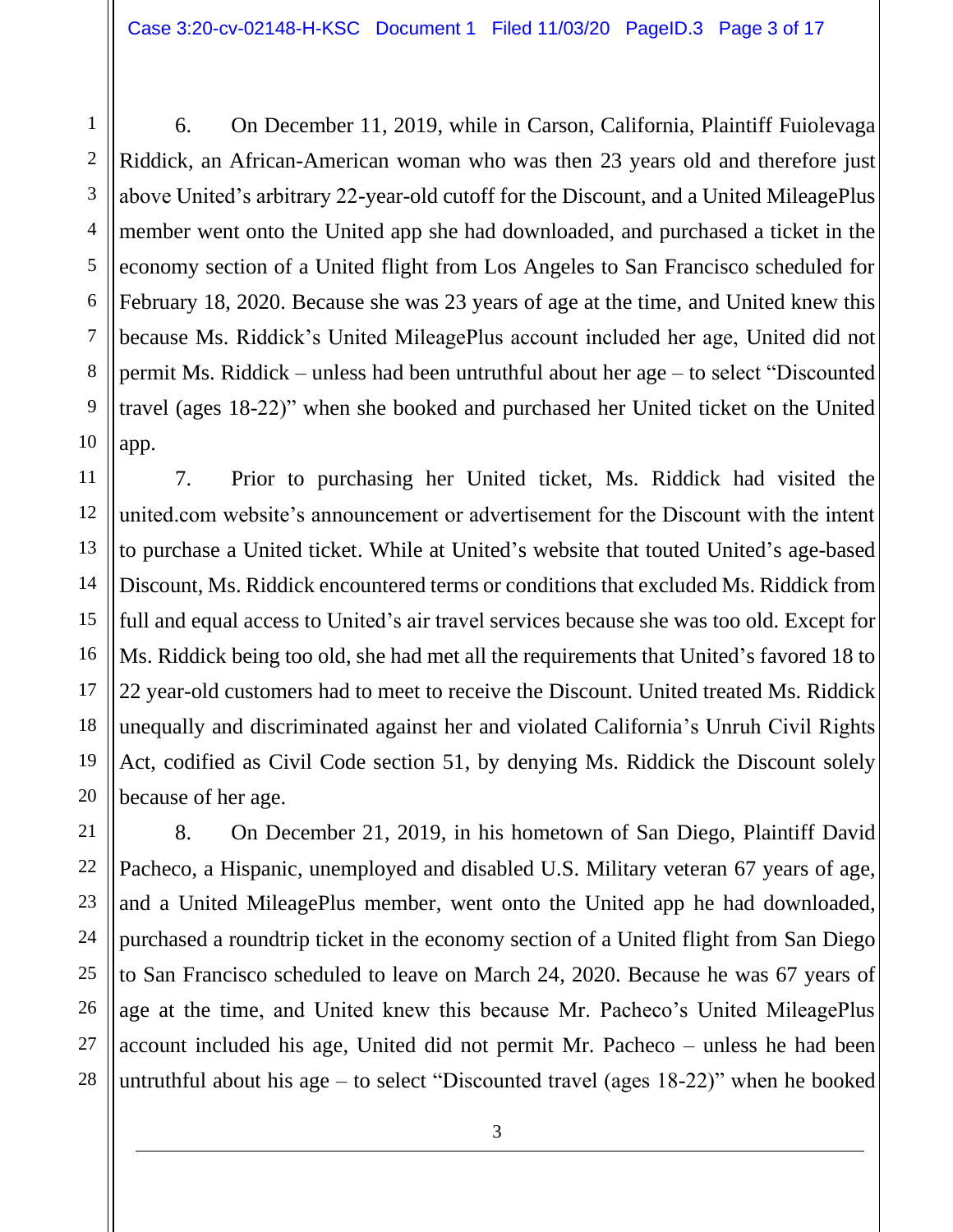and purchased his United ticket on the United app.

9. Prior to purchasing his United ticket, Mr. Pacheco had visited the united.com website's announcement or advertisement for the Discount with the intent to purchase a United ticket. While at United's website that touted United's age-based discount, Mr. Pacheco encountered terms or conditions that excluded Mr. Pacheco from full and equal access to United's air travel services because he was too old. Except for Mr. Pacheco being too old, he had met all the requirements that United's favored 18 to 22 year-old customers had to meet to receive the Discount. United treated Mr. Pacheco unequally and discriminated against him and violated California's Unruh Civil Rights Act (Civil Code section 51) by denying Mr. Pacheco the Discount solely because of his age.

10. United's Discount intentionally discriminated against Plaintiffs and other United customers based on their age, and the Discount constituted arbitrary, unreasonable, and/or invidious discrimination.

11. United's Discount constituted a willful and malicious injury by United upon Plaintiffs and the members of the below defined classes and/or upon the property of Plaintiffs and the members of the below defined classes.

12. Civil Code section 51 prohibits business establishments such as United from discriminating against people based on their age as has been repeatedly held by California courts, including the most recent Unruh Act age discrimination case of *Candelore v. Tinder, Inc.* (2018) 19 Cal.App.5th 1138.

13. It is especially troubling and more than a bit hypocritical that United's divisive and exclusive Discount, which excluded consumers who were too old, violated United's own Mission Statement that hypes United's supposed commitment to diversity and inclusion, found at www.united.com/ual/en/us/fly/company/globalcitizenship/diversity.html, which reads as follows: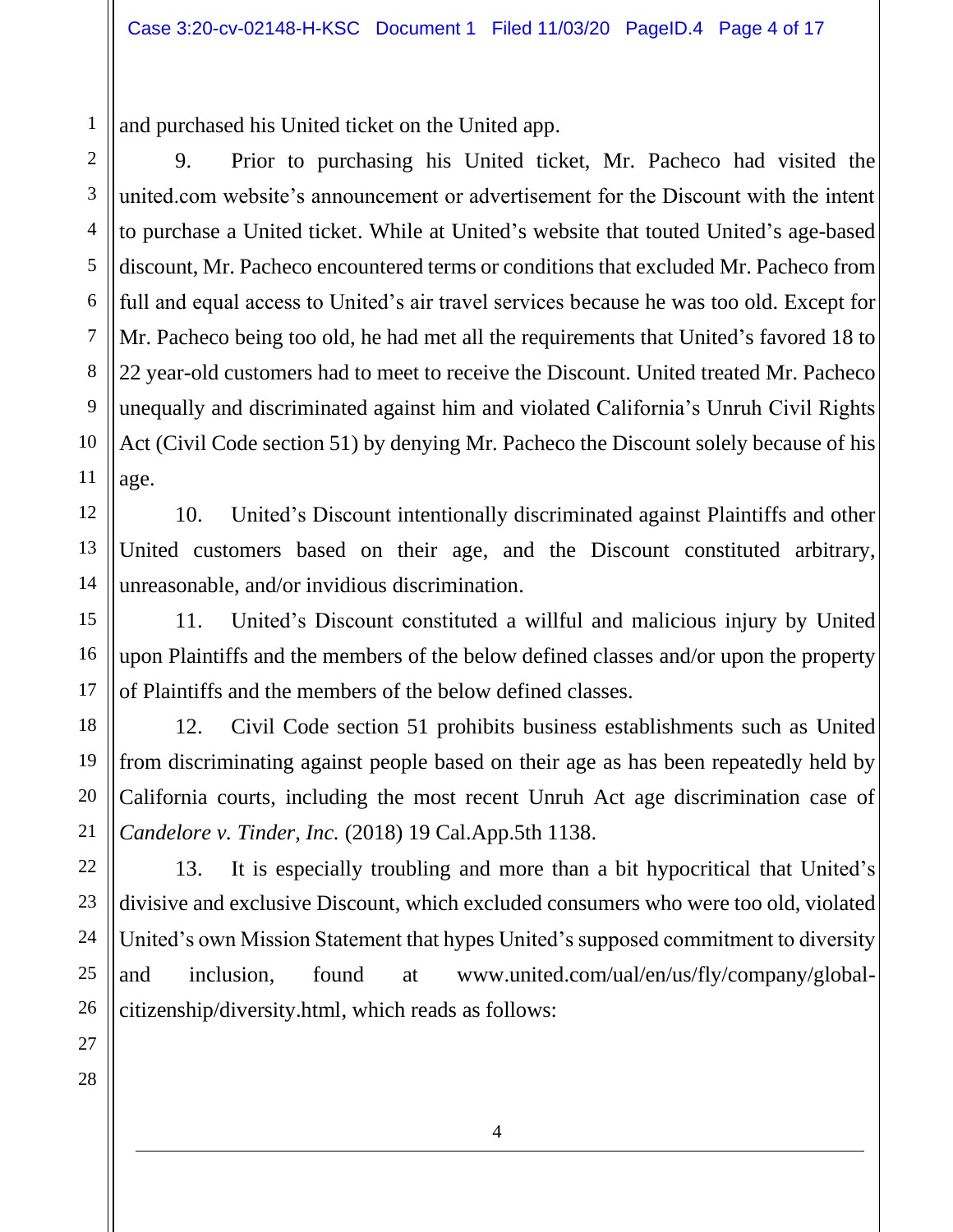At United, we define diversity as the range of differences that make individuals unique, including ability, age, ethnicity, gender identification, race, sexual orientation, religious belief and veteran's status. Inclusion is how we leverage these differences to form a genuine community and expand business opportunities.

14. On this same webpage, United's CEO Scott Kirby further touts United's supposed commitment to diversity and inclusion as follows:

Our shared purpose, "Connecting People, Uniting the World" is about more than being a conduit between global cultures, it is about demonstrating that investing in inclusivity is what is good for our business, our employees, and our customers. We have a tremendous opportunity to build upon our commitment to diversity and inclusion, ensuring our people and processes are as diverse and as far-reaching as the communities we connect and the customers we serve. Our shared purpose drives us to be the best airline for everyone in the United family and beyond.

15. Contrary to United's woke-worded and strategically-placed proclamations about inclusion and diversity, United's ageist Discount was all about exclusion and divisiveness. United's trumpeted promise of inclusion and diversity, at least when it comes to its customers' age, is empty, hollow rhetoric, mere virtue signaling.

16. United's sole reason or motive for employing its Discount was to maximize profit. And twice the California Supreme Court, in the Unruh Act age discrimination case of *Marina Point, Ltd. v. Wolfson* (1982) 30 Cal.3d 721, 740 fn.9 and in the Unruh Act sex discrimination case of *Koire v. Metro Car Wash* (1985) 40 Cal.3d 24, 35, 37 fn.18, and at least once the California Court of Appeal in the above Unruh Act age discrimination case of *Candelore, supra,* at pp. 1153-1154, have all found that profit maximization or economic gain does not justify discrimination.

17. The blanket exclusion of all consumers over 22 years old from receiving the Discount contravened the individual nature of the statutory right to equal access to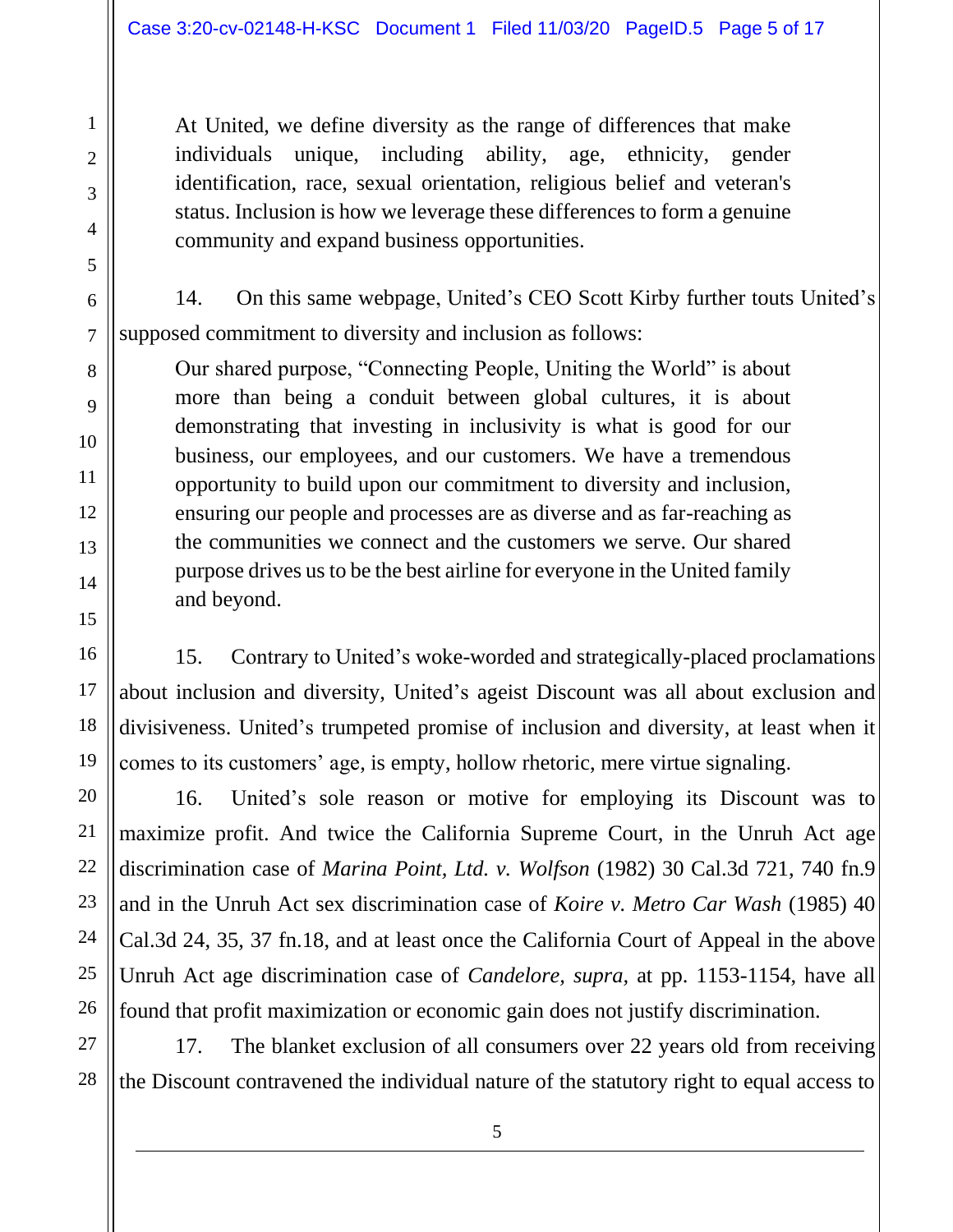a business's accommodations, advantages, facilities, privileges, services, or prices afforded to all persons by the Unruh Civil Rights Act.

18. In the landmark California Supreme Court Unruh Act sex discrimination case of *Angelucci v. Century Supper Club* (2007) 41 Cal.4th 160, 167, the Court, in holding that a discrimination victim did not have to first confront the discriminating busing and affirmatively assert his or her right to equal treatment, perhaps best summarized the purpose and intent of the Unruh Act as follows:

The Unruh Civil Rights Act (Civ. Code, § 51 et seq.) must be construed liberally in order to carry out its purpose. The act expresses a state and national policy against discrimination on arbitrary grounds. Its provisions are intended as an active measure that creates and preserves a nondiscriminatory environment in California business establishments by banishing or eradicating arbitrary, invidious discrimination by such establishments. The act stands as a bulwark protecting each person's inherent right to full and equal access to all business establishments (§ 51, subd. (b)). The act imposes a compulsory duty upon business establishments to serve all persons without arbitrary discrimination. The act serves as a preventive measure, without which it is recognized that businesses might fall into discriminatory practices.

19. By this action, Plaintiffs Fuiolevaga Riddick and David Pacheco, on behalf of themselves and all others similarly situated, seek redress for United's Discount that denied consumers the equal accommodations, advantages, facilities, privileges, services, or prices based solely on the consumers' age, which is prohibited by Unruh Civil Rights Act.

## **PARTIES**

20. At all times relevant hereto, Plaintiff Fuiolevaga Riddick has been a resident of Los Angeles County, California. Ms. Riddick was harmed by United's Discount based on her age, which was 23 when she, as a United MileagePlus member,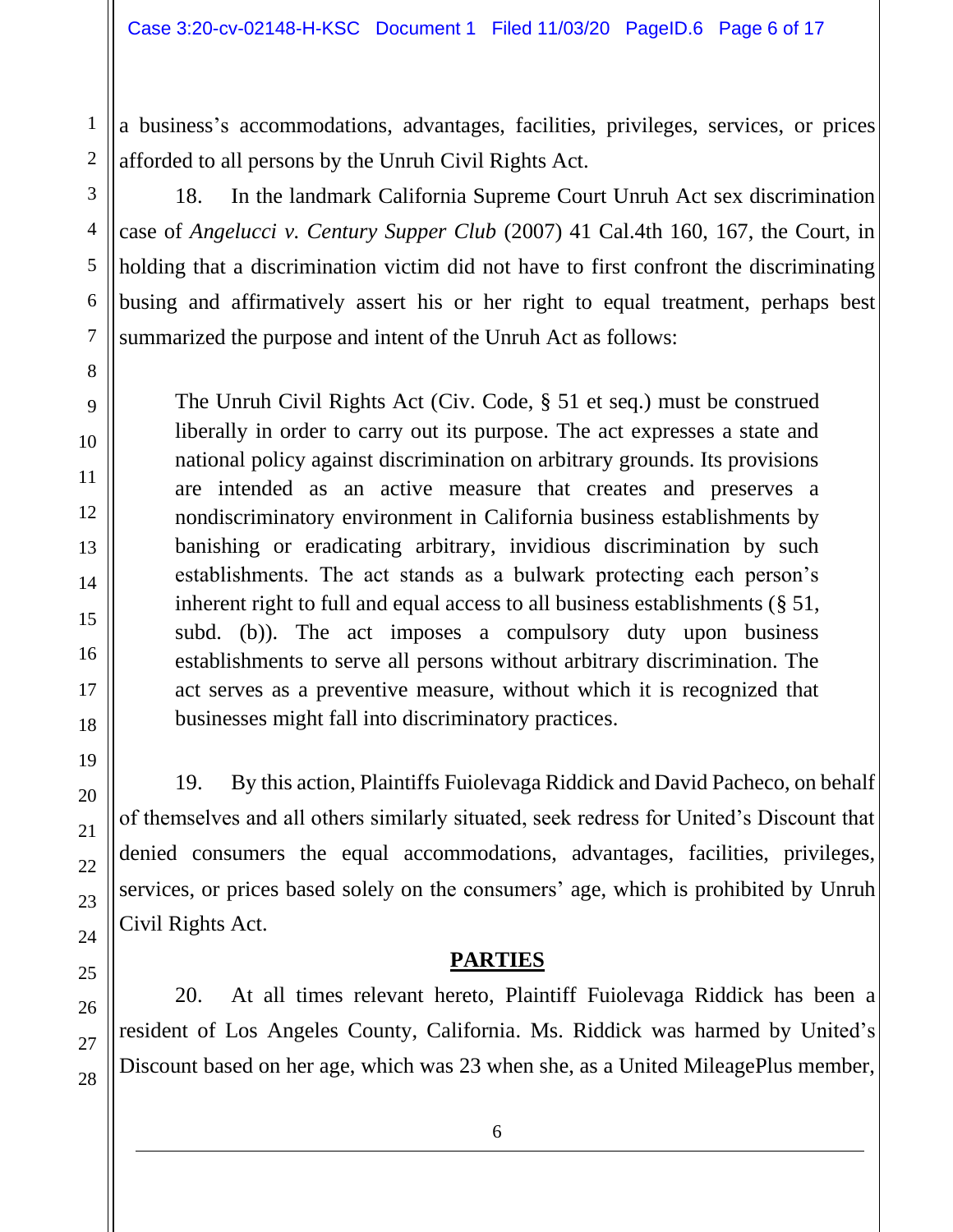used the United app while in Carson, California to purchase a United economy ticket on December 11, 2019 for travel on a United flight scheduled for February 18, 2020 from Los Angeles to San Francisco, and United denied her the Discount based solely on her age.

21. At all times relevant hereto, Plaintiff David Pacheco has been a resident of San Diego, California. Mr. Pacheco was harmed by United's Discount based on his age, which was 67 when he, as a United MileagePlus member, used the United app while in San Diego, California to purchase a United economy ticket on December 21, 2019 for travel on a United flight scheduled for March 23, 2020 from San Diego to San Francisco, and United denied him the Discount based solely on his age.

22. At all times relevant hereto, Defendant United Airlines, Inc. ("United") has been an American corporation, headquartered in Chicago, Illinois, incorporated under the laws of the State of Delaware, registered with the California Secretary of State as a corporation with Entity Number C1249108, and with a California registered agent for service of process. United owned and operated the united.com website that advertised and announced United's Discount, United created, advertised, announced, and employed the Discount, and United accepted and processed Plaintiffs' payments for their United air travel tickets described above.

23.The true names and capacities of Does 1 through 10 are unknown to Plaintiffs. When the Does' true names and capacities are learned, Plaintiffs will amend this complaint accordingly. Plaintiffs allege the wrongful acts alleged herein have been committed by defendants and each of them such that each fictitiously named defendant has unequally treated or discriminated against consumers based on the consumers' age. 24.Unless otherwise alleged, whenever reference is made in this complaint to any act of "defendant," "defendants," or to a specifically named defendant, such allegation shall mean that each defendant acted individually and jointly with the other defendant

27 28 named in the complaint

1

2

3

4

5

6

7

8

9

10

11

12

13

14

15

16

17

18

19

20

21

22

23

24

25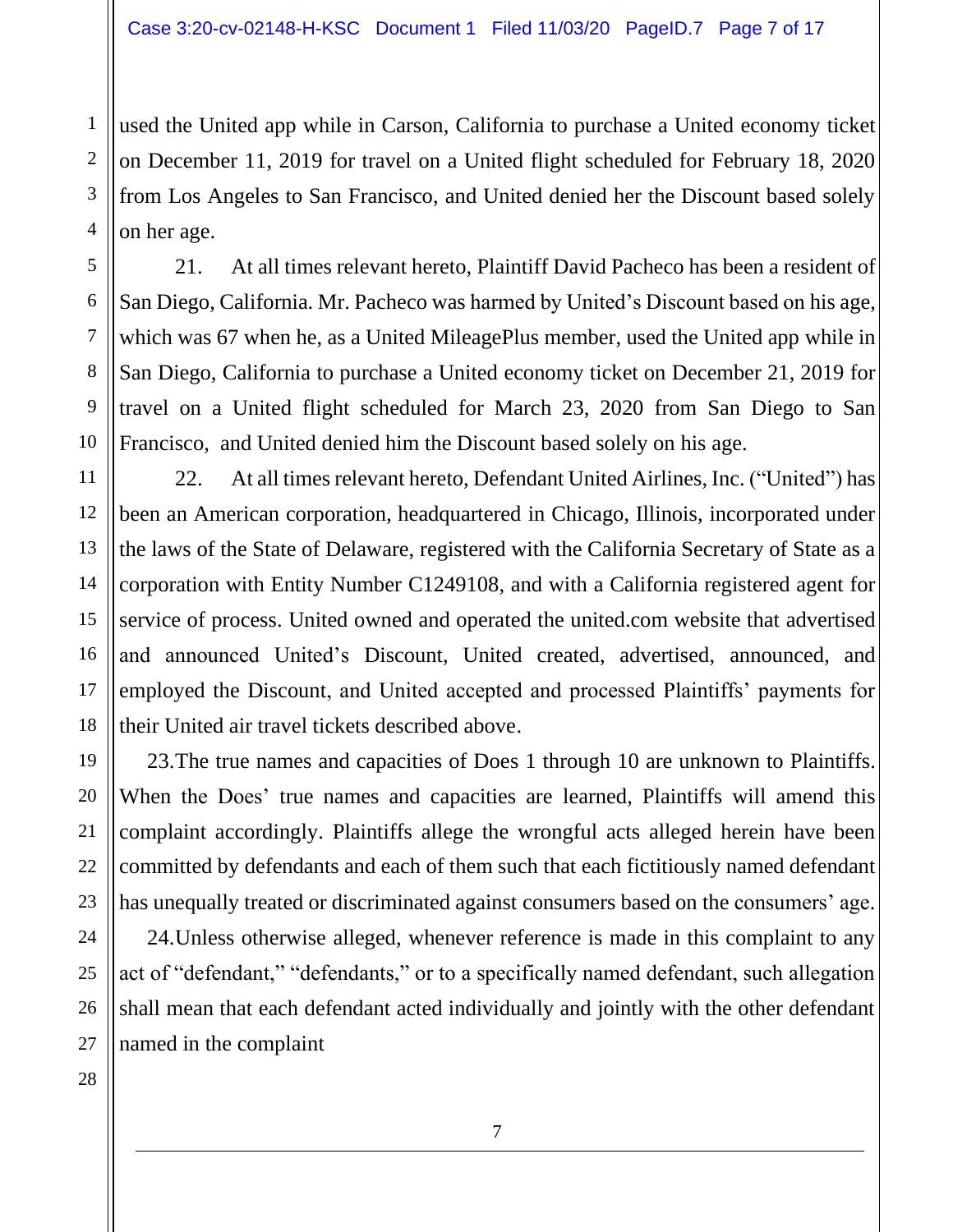28

#### **JURISDICTION AND VENUE**

25. This Court has subject matter jurisdiction over all of the claims in this action pursuant to 28 U.S.C. § 1332(d)(2), as the matter in controversy exceeds the sum or value of \$5 million, exclusive of interest and costs, and it is a class action in which members of the plaintiff classes are citizens of different states than defendants.

26. This Court has personal jurisdiction over United. There is general jurisdiction over United because United conducts substantial business in this District and in the State of California, United employs many workers in this District and in the State of California, and on information and belief United has, at least during the below defined Class Period of between September 10, 2019 and June 30, 2020, (1) sold a substantial number of United Airlines tickets during to customers between the preferred ages of 18 and 22 years old and to customers over the disfavored age of 22 years old, who were in California and/or in this District when they purchased their United ticket for a United flight scheduled from between September 10, 2019 and December 31, 2020, and (2) represented to a substantial number of consumers who were in California and/or in this District and who visited the united.com website with the intent to purchase a United ticket for a United flight scheduled from between September 10, 2019 and December 31, 2020, and were denied the Discount because of the consumers' age so as to render the exercise of personal jurisdiction over them by California courts consistent with traditional notions of fair play and substantial justice.

27. Declaratory and injunctive relief is sought and authorized by 28 U.S.C. §§ 2201 and 2202.

28. Venue is proper is proper in this District under 28 U.S.C. § 1391(b)(1), as upon information and belief, a substantial part of the events or omissions giving rise to Plaintiffs' claims occurred in this District.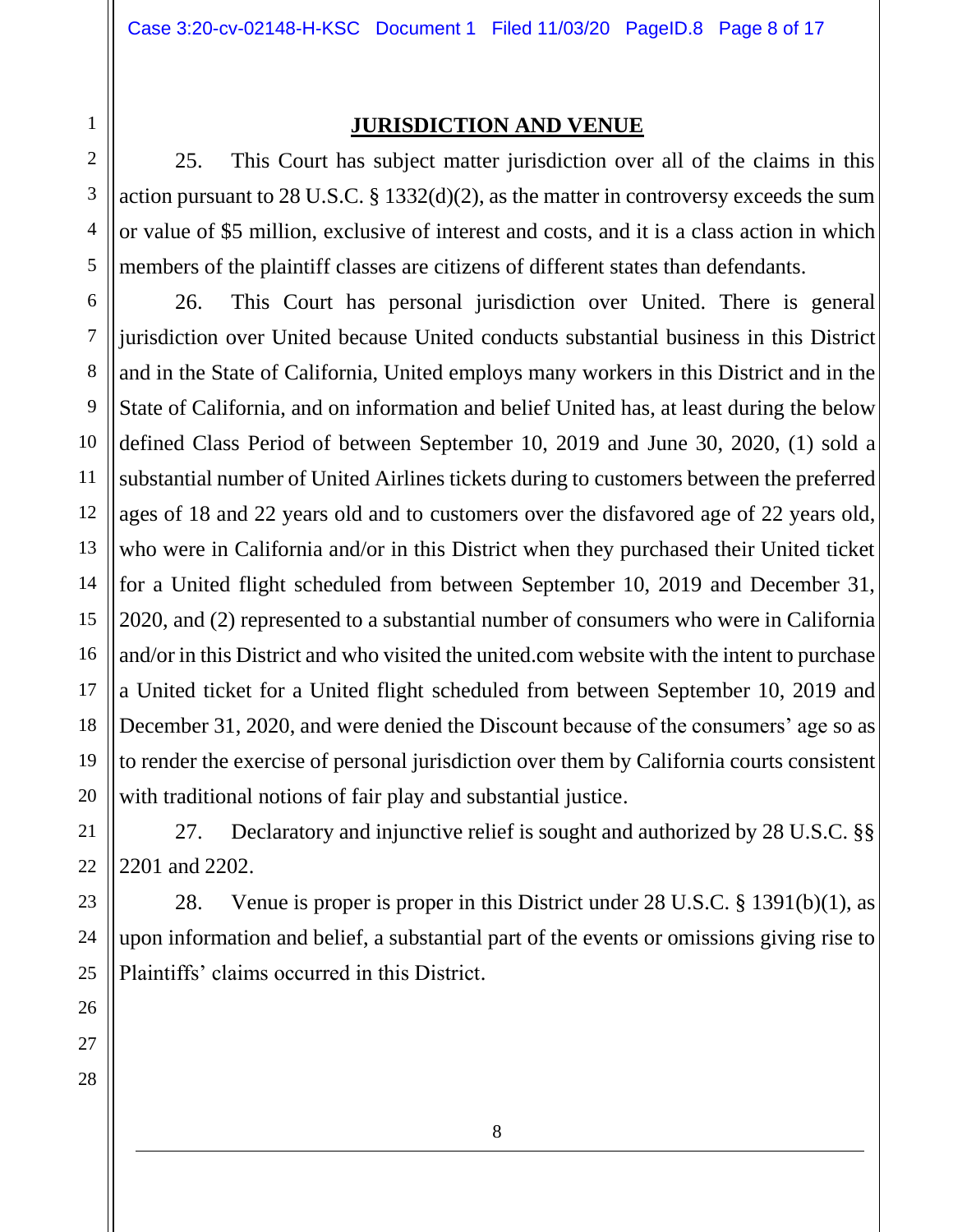#### **CLASS ALLEGATIONS**

29. Plaintiffs bring this class action on their own behalf and on behalf of all other persons similarly situated, under Fed. R. Civ. P. 23(a), (b)(2), and (b)(3) on behalf of two classes, defined as follows:

> a. All persons who, while in California at any time from the period beginning on September 10, 2019 and ending on June 30, 2020 ("Class Period") were 23 years of age and older, used the United app to purchase a United Airlines economy ticket for air travel for anytime from September 10, 2019 through December 31, 2020, and were denied the 10% discount that United provided to only persons between the age of 18 and 22 years old (the "Purchasers Class").

b. All persons who, while in California at any time from the period beginning on September 10, 2019 and ending on June 30, 2020 ("Class Period"), were 23 years of age and older, visited the www.united.com website with the intent to purchase a United Airlines ticket for air travel for anytime from September 10, 2019 through December 31, 2020, and encountered United's terms or conditions that excluded these persons from the 10% discount that United provided to only persons between the age of 18 and 22 years old (the "Intended Purchasers Class").

30. Not included in the Purchasers Class and the Intended Purchasers Class are the following individuals and/or entities: United Airlines, Inc. and its parents, subsidiaries, affiliates, officers and directors, current or former employees, and any entity in which United has a controlling interest; all individuals who make a timely election to be excluded from this proceeding using the correct protocol for opting out; all judges and their staff members assigned to hear any aspect of this litigation, as well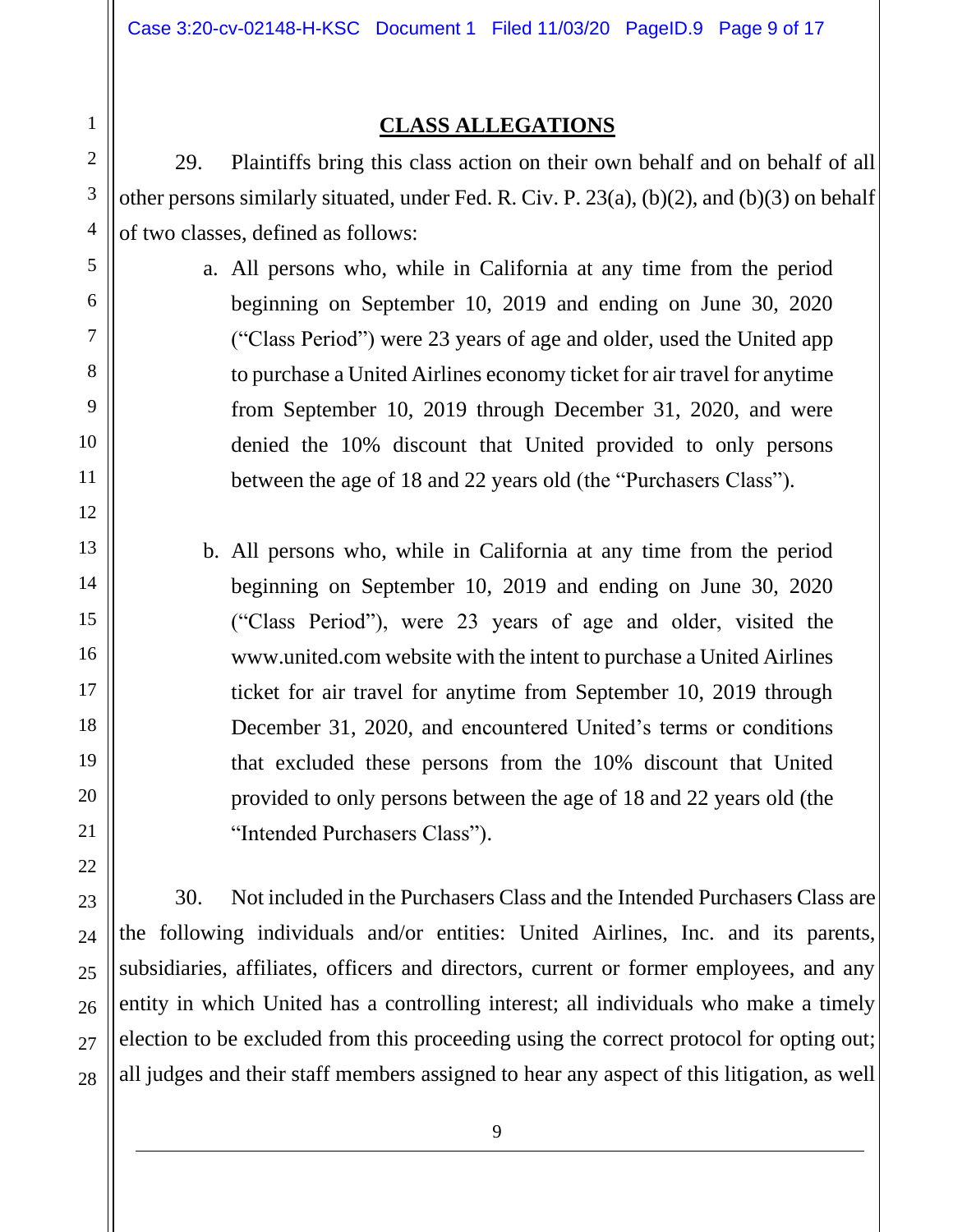as such judges' immediate family members; and Plaintiffs' counsel and anyone employed by Plaintiffs' counsel.

31. Plaintiffs reserve the right to modify or amend the definition of the proposed Purchasers Class and Intended Purchasers Class before the Court determines whether certification is appropriate.

32. This action has been brought and may properly be maintained pursuant to Federal Rules of Civil Procedure 23(a) and (b)(2) and (b)(3) because:

> (a) The Purchasers Class and the Intended Purchasers Class are so numerous that joinder of all members is impracticable. Upon information and belief, there are thousands of members of each of the above classes.

(b) Common questions of law and fact exist as to all members of the Purchasers Class and the Intended Purchasers Class. These questions predominate over any questions that affect only individual members of the proposed Purchasers Class and the Intended Purchasers Class. These common legal and factual questions include:

- (1) Whether United's Discount unequally treated and discriminated against consumers in California based on the consumers' age;
	- (2) Whether United violated California Civil Code section 51); and
	- (3) The amount of statutory damages for each and every offense as mandated by California Civil Code section 52 that should be levied against United.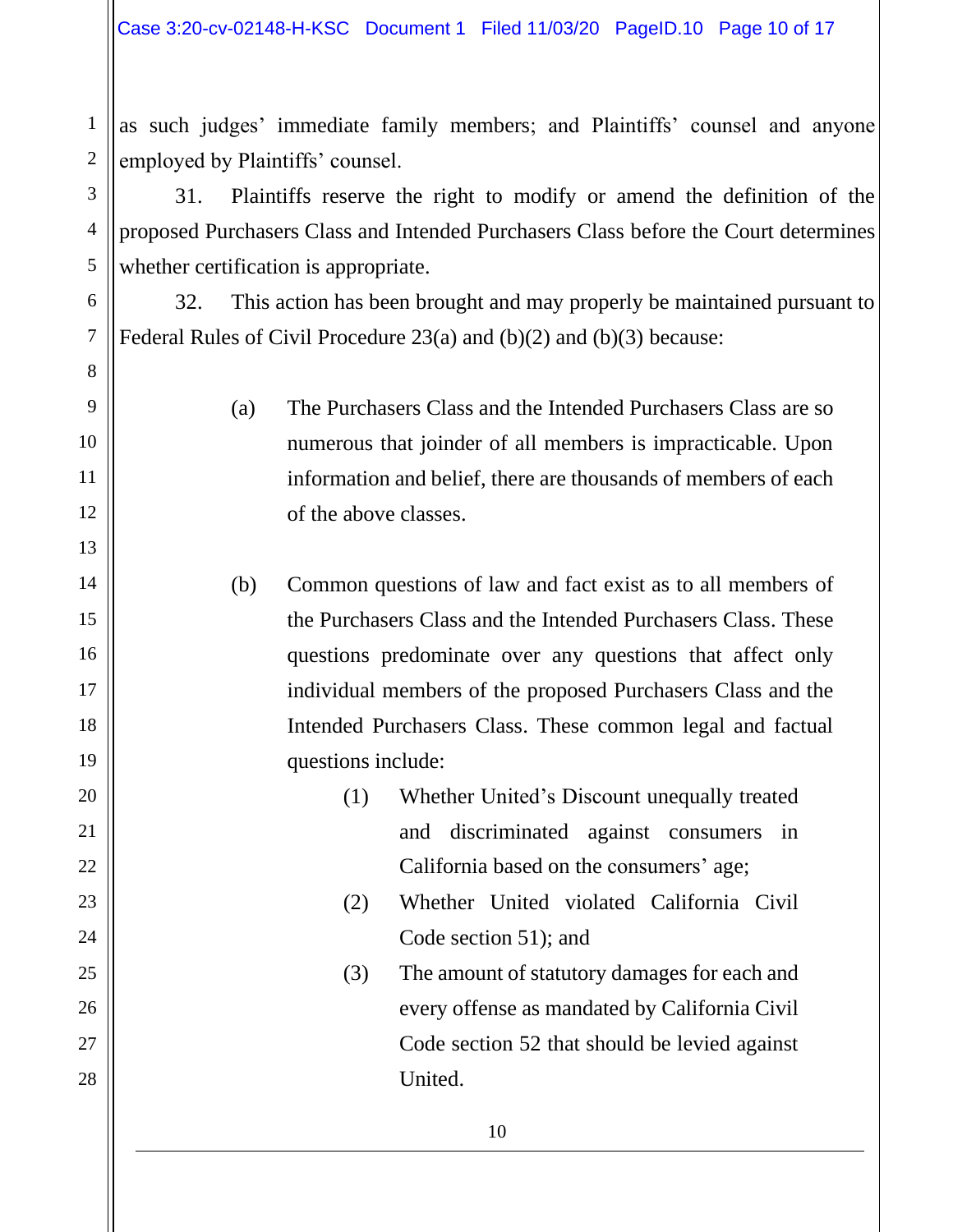1 2 3 4 5 6 7 8 10 11 12 13 33. Plaintiffs' claims are typical of the claims of the Purchasers Class and Intended Purchasers Class in that Plaintiffs and the Purchasers Class and Intended Purchasers Class have, during the Class Period, purchased United air travel tickets and visited the united.com website with the intent to purchase United air travel tickets and were denied United's Discount based on their age. Plaintiffs and the members of the Purchasers Class and the Intended Purchasers Class are entitled to statutory damages and injunctive relief as a result of United's conduct complained of herein. Moreover, upon information and belief, the conduct complained of herein was unlawful, morally offensive, systemic, and very profitable for United. As a result, the representative Plaintiffs, like all other members of both the Purchasers Class and the Intended Purchasers Class, face substantial risk of the same injury in the future. The factual basis of United's conduct is common to all Class members and represents a common thread of conduct resulting in injury to all members of the Class.

9

14 15 16 17 18 19 20 21 22 23 34. Plaintiffs will fairly and adequately protect the interests of the members of both the Purchasers Class and the Intended Purchasers Class. They are members of the proposed members of the Purchasers Class and the Intended Purchasers Class and have no interests adverse to the interests of either Class. Plaintiffs have been treated unequally and discriminated against by United based solely on the Plaintiffs' age. Plaintiffs were charged more for their United tickets because United deemed them too old. This unequal treatment of and discrimination against Plaintiffs based on their age provides Plaintiffs with a substantial stake in this action and the incentive to prosecute it vigorously for themselves and for the members of the Purchasers Class and the Intended Purchasers Class.

24 25 26 27 28 35. Plaintiffs have retained competent counsel who is experienced in prosecuting many Unruh Civil Rights Act claims for the unequal treatment of consumers by businesses based on consumers' personal characteristics protected by Civil Code section 51, who is familiar with class actions, and who intends to pursue this action vigorously. Plaintiffs' counsel represented the prevailing plaintiffs/appellants at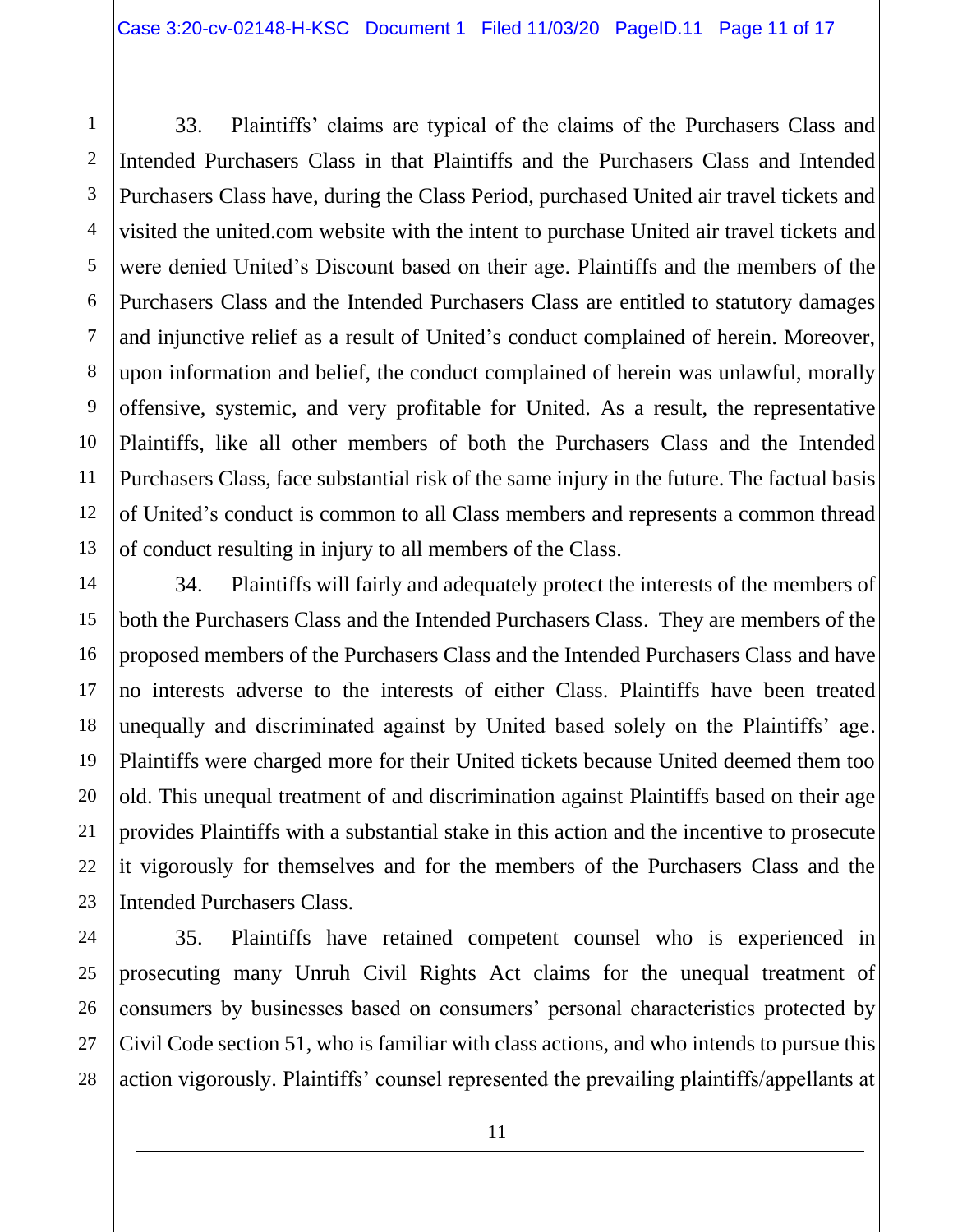1

2

3

4

5

6

the California Supreme Court in the landmark Unruh Civil Rights Act sex discrimination case of *Angelucci v. Century Supper Club* (2007) 41 Cal.4<sup>th</sup> 160. *Angelucci* held that African-Americans, Hispanics, women, men, members of the LGBTQ community, and other groups discriminated against by businesses do not have to confront a discriminating business and affirmatively assert their right to equal treatment in order to have standing to file an Unruh Act claim.

7 8 9 10 11 12 13 14 15 16 17 18 19 20 21 36. Plaintiffs' counsel represents Plaintiff Allan Candelore for Mr. Candelore's ongoing Unruh Act age discrimination class action lawsuit against the matchmaking app Tinder for its eponymously named Tinder Plus premium service that has charged consumers 30 years of age and older twice as much as consumers under 30 – \$19.99/month vs. \$9.99/month – for the exact same matchmaking service. In December of 2015, the Los Angeles County Superior Court had dismissed Mr. Candelore's lawsuit after sustaining Tinder's demurrer by ruling that the Unruh Act did not protect Tinder customers 30 years of age and older from age discrimination, and a business's discrimination against older customers was justified by a business's interest in maximizing profits. But on January 29, 2018, the Court of Appeal in *Allan Candelore v. Tinder, Inc.* (2018) 19 Cal.App.5<sup>th</sup> 1138, righted that wrong by reversing the trial court and ruling that the Unruh Act does indeed prohibit businesses from discriminating against consumers based on their age and soundly rejected a business's interest in maximizing profits as a justification for charging older customers more than younger customers for the exact same thing.

22 23 24 25 26 27 28 37. Plaintiffs' counsel represented the African-American and Latino class representatives in the Unruh Act case of *Bert Riddick et al. v. Facebook, Inc.*, United States District Court, Northern District of California, San Francisco Division Case No. 3:18-cv-04529-LB, which resulted in Facebook's approximately 2.7 billion average monthly active users no longer being treated unequally by Facebook's ad platform based on the users' age, sex, race, religion, marital status, citizenship, national origin, or primary language.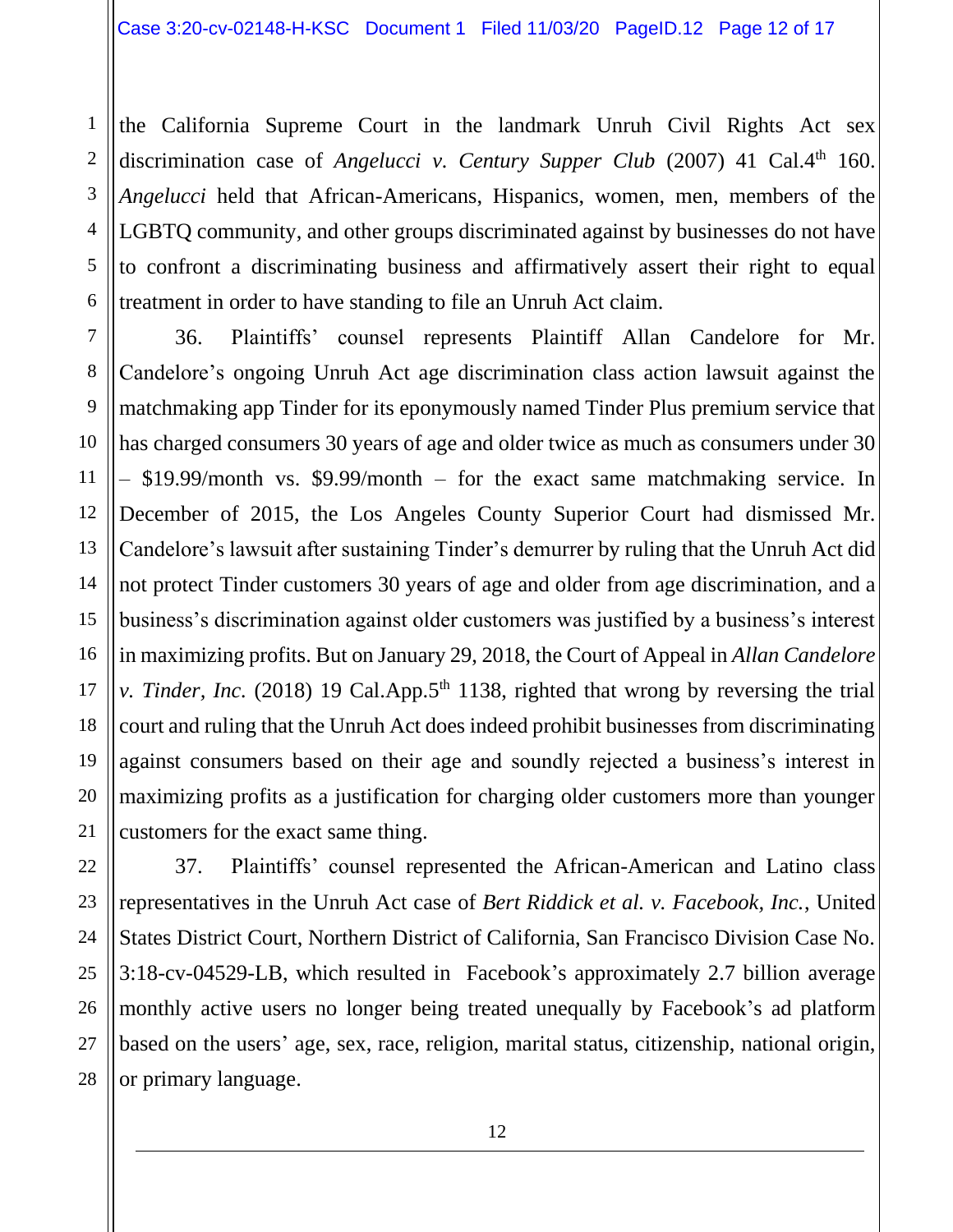38. Plaintiffs' counsel consulted for the prevailing plaintiff's (and putative class's) counsel in the California Supreme Court's most recent Unruh Act case of *White v. Square, Inc.* (2019) 7 Cal.5<sup>th</sup> 1019. *White* was about a business advertising or announcing its disparate treatment of consumers on the business's website, and the California Supreme Court held, "We conclude that a person who visits a business's website with intent to use its services and encounters terms or conditions that exclude the person from full and equal access to its services has standing under the Unruh Civil Rights Act, with no further requirement that the person enter into an agreement or transaction with the business. We disapprove *Surrey v. TrueBeginnings, LLC* (2008) 168 Cal.App.4th 414, to the extent it is inconsistent with this opinion."

39. Plaintiffs' counsel also represented the plaintiff in the 2008 *Surrey* case that the California Supreme Court mercifully disposed of in *White v. Square, Inc.* "Mercifully" because the Court of Appeal in *Surrey* had ruled and made the "brightline" rule that, e.g., if a California country club required African-Americans to pay a \$50,000 initiation fee for a country club membership but required Caucasians to pay only a \$5,000 initiation fee, African-Americans would have to first pay the discriminating country club the race-based \$50,000 initiation fee in order have standing for an Unruh Act discrimination claim.

40. The Judicial Council regularly asks for Plaintiffs' counsel's advice when the Judicial Council considers amending the CACI jury instructions relating to Civil Code sections 51 and 52, and the Judicial Council has incorporated several of Plaintiffs' counsel's suggested amendments into its revised jury instructions for these statutes.

41. Plaintiffs' counsel has voluntarily consulted for the State Bar of California several times to change the Bar's existing or planned discriminatory policies or practices. In 2013, Plaintiffs' counsel convinced the State Bar to amend the application requirements for the Bar Foundation's Diversity Scholarship so that now all law school students, no matter their race, color, or national origin, are eligible for the Bar Foundation's Diversity Scholarships. That same year, Plaintiffs' counsel again

13

1

2

3

4

5

6

7

8

9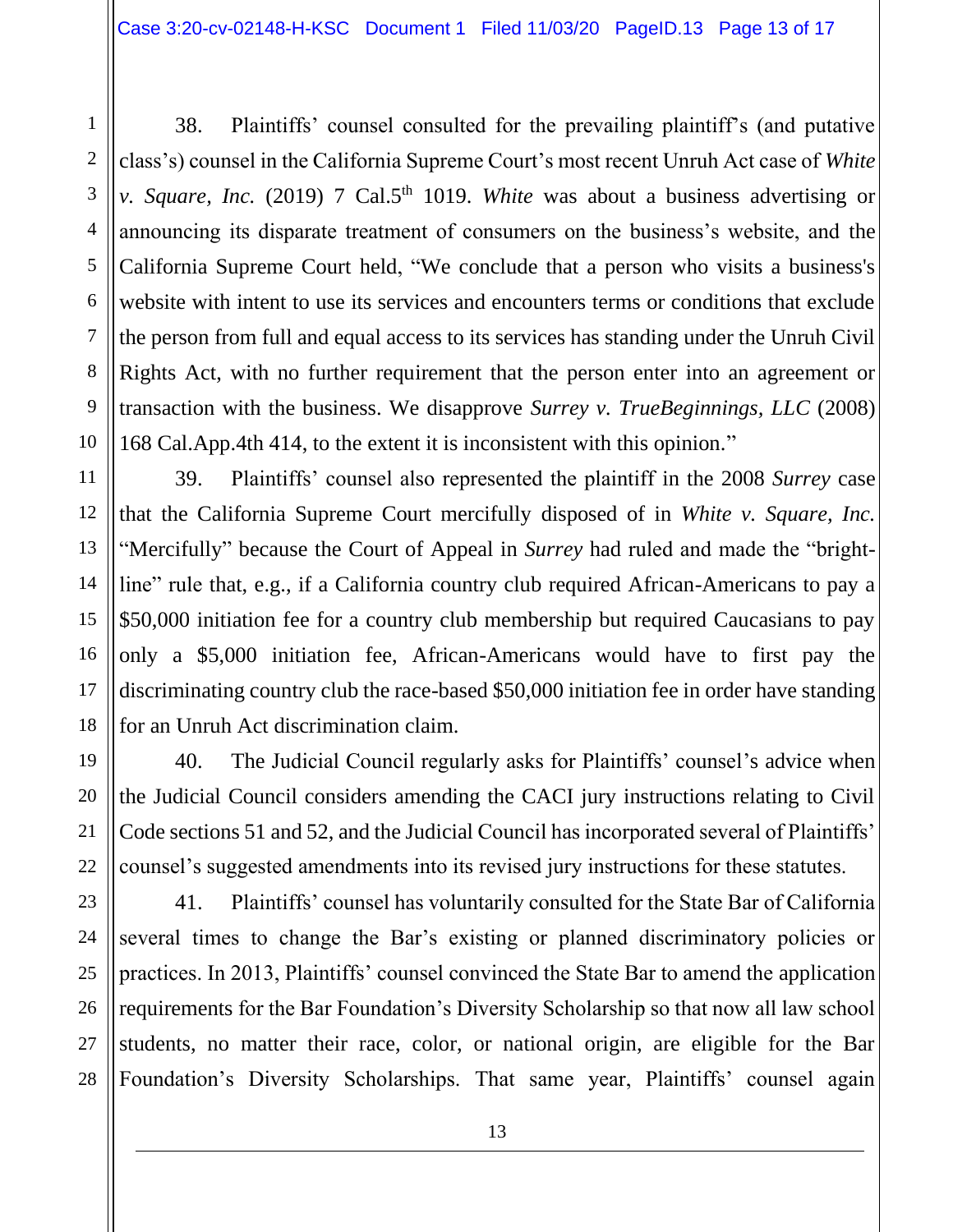voluntarily consulted with the Bar and convinced the Bar, which was concerned about the mental acuity of older members, to scrap its misguided plan to require members of the State Bar of California who were 50 years of age and older, lawyers and judges alike, to (1) pass continuing education courses, (2) pass assessment tests, (3) take classes on how to wind down or pass on their law practice, and (4) undergo peer counseling, presumably from a peer who already passed the above age-based courses, tests, and classes.

42. Plaintiffs assert that questions of law or fact common to the member of the Purchasers Class and the Intended Purchasers Class predominate over any questions affecting only individual members.

11 12 13 14 15 16 43. A class action is superior to other available methods for the fair and efficient adjudication of this controversy. On information and belief, most members of either class were not aware, and still are not aware, that United unlawfully treated them unequally and unlawfully discriminated against them based on their age. Therefore, absent a class action, class members will not even know they have legally recognizable age discrimination claims against United.

17 18 19 20 21 22 23 24 25 26 44. Even if members of the Purchasers Class and the Intended Purchasers Class themselves could afford such individual litigation, the court system might not. Given the legal and factual issues involved and considering that the Purchasers Class and the Intended Purchasers Class could number in the tens of thousands, individualized litigation would significantly increase the delay and expense to all parties and to the Court. Individualized litigation would also create the potential for inconsistent or contradictory rulings. By contrast, a class action presents far fewer management difficulties, allows claims to be heard that may otherwise go unheard because of the relative expense of bringing individual lawsuits, and provides the benefits of adjudication, economies of scale and comprehensive supervision by a single court.

27 28 45. United has acted in ways generally applicable to the Purchasers Class and the Intended Purchasers Class, thereby making appropriate final and injunctive relief

1

2

3

4

5

6

7

8

9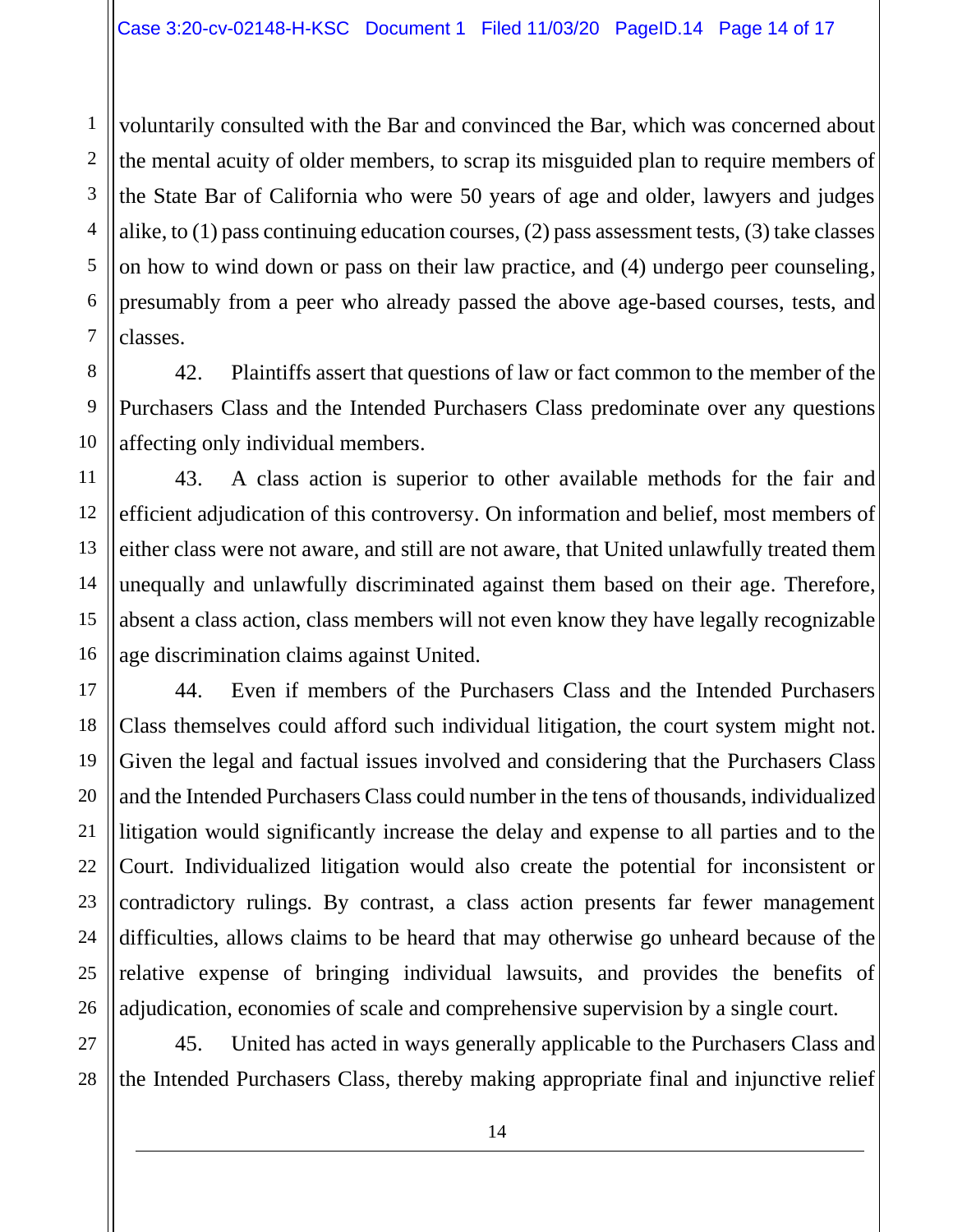regarding members of the Purchasers Class and the Intended Purchasers Class as a whole.

46. The names and addresses of the putative class members are available from and can be ascertained by United and by several other means. To the extent required by law, notice will be provided to the prospective class members easily, effectively, and efficiently via United electronically sending notice to its users, or by use of techniques in a form of notice that has been used customarily in class actions, subject to court approval, such as through social media sites and by first-class mail.

47. United's conduct as described above is unlawful, is capable of repetition, and will continue unless restrained and enjoined by the Court.

## **CAUSE OF ACTION**

# **Violation Of The Unruh Civil Rights Act, California Civil Code Section 51**

48. Plaintiffs incorporate in this cause of action the allegations contained in the preceding paragraphs of this Complaint as if they were set out in full herein.

49. United is a "business establishment" within the meaning of California Civil Code 51.

50. By intentionally denying Plaintiffs and the Purchasers Class and the Intended Purchasers Class full and equal accommodations, advantages, facilities, privileges, services, and/or discounts by denying Plaintiffs and the Purchasers Class and the Intended Purchasers Class the Discount based on their age, United violated California's Unruh Civil Rights Act, which is codified as California Civil Code section 51.

51. A substantial motivating reason for United's conduct was the age of Plaintiffs and the Purchasers Class and the Intended Purchasers Class.

52. United's Discount harmed and damaged Plaintiffs and the Purchasers Class and the Intended Purchasers Class.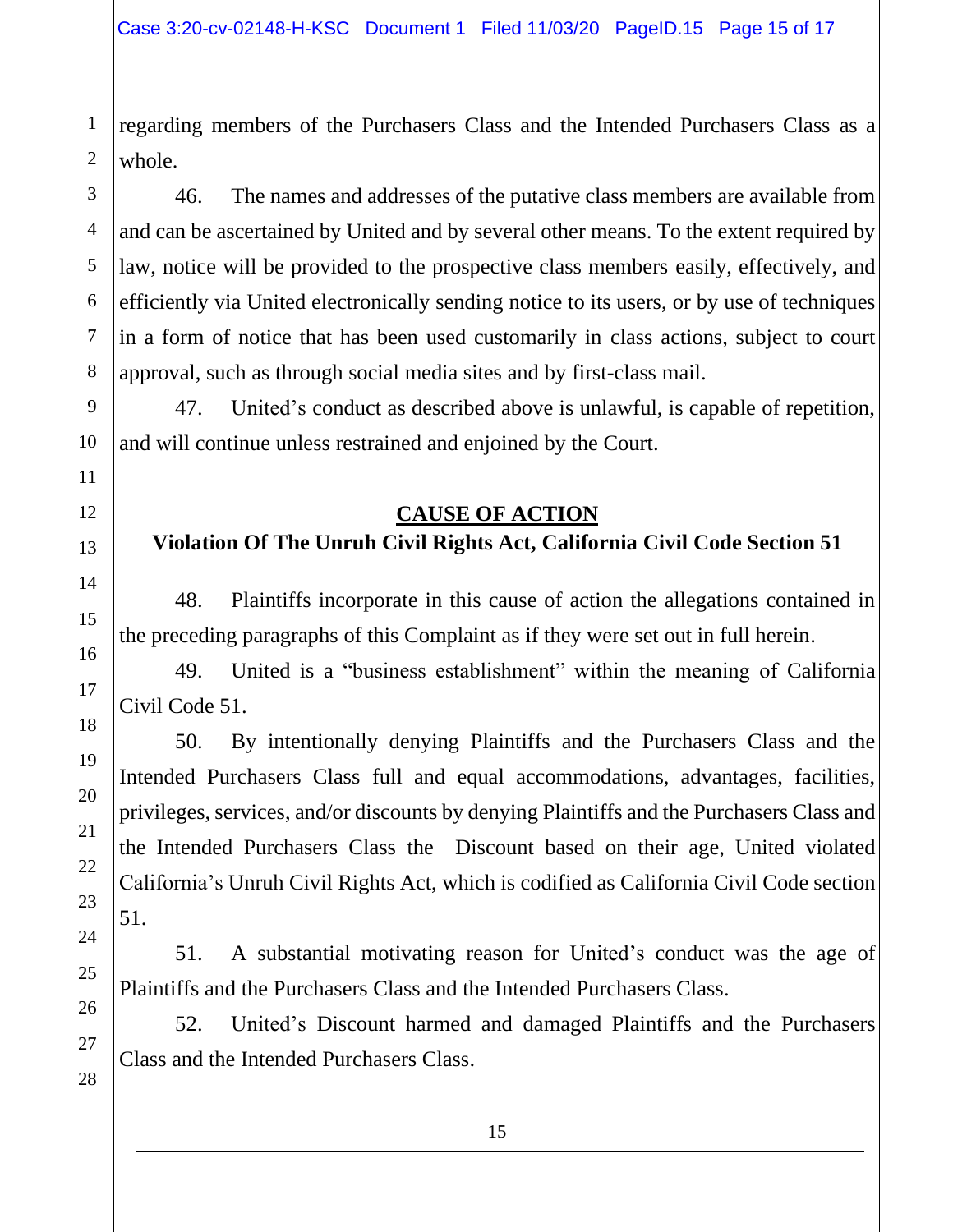53. United's Discount was a substantial factor in causing harm and damages to Plaintiffs and the Purchasers Class and the Intended Purchasers Class.

54. Pursuant to Civil Code section 52, United is liable to Plaintiffs and the members of the Purchasers Class and the Intended Purchasers Class for the statutory damages mandated by Civil Code section 52 for each and every offense, and attorneys' fees that may be determined by the court in addition thereto.

55. Pursuant to Civil Code section 52, injunctive relief is necessary and appropriate to prevent United from repeating its discriminatory actions as alleged above. Plaintiffs are entitled to injunctive relief on behalf of themselves and the Purchasers Class and the Intended Purchasers Class.

# **PRAYER FOR RELIEF**

WHEREFORE, Plaintiffs pray for the following relief:

1. Declare that United's pattern or practice described above regarding United's age-based Discount violates California Civil Code section 51;

2. Enter an order providing equitable and injunctive relief permanently enjoining United from engaging in unequal treatment of California consumers based on the consumers' age in violation of California Civil Code section 51;

3. Certify a Purchasers Class and an Intended Purchasers Class under Rule  $23(a)$  and  $(b)(2)$  and  $(b)(3)$  of the Federal Rules of Civil procedure, appoint Plaintiffs' counsel as Class Counsel, and appoint the named Plaintiffs as the Class Representatives;

4. For statutory damages mandated by and pursuant to California Civil Code section 52 for each and every offense committed by United against Plaintiffs and each member of the Purchasers Class and the Intended Purchasers Class, totaling more than \$5,000,000;

5. For an award of reasonable attorneys' fees pursuant to California Civil Code section 52 and California Code of Civil Procedure section 1021.5, and an award of litigation costs reasonably incurred; and